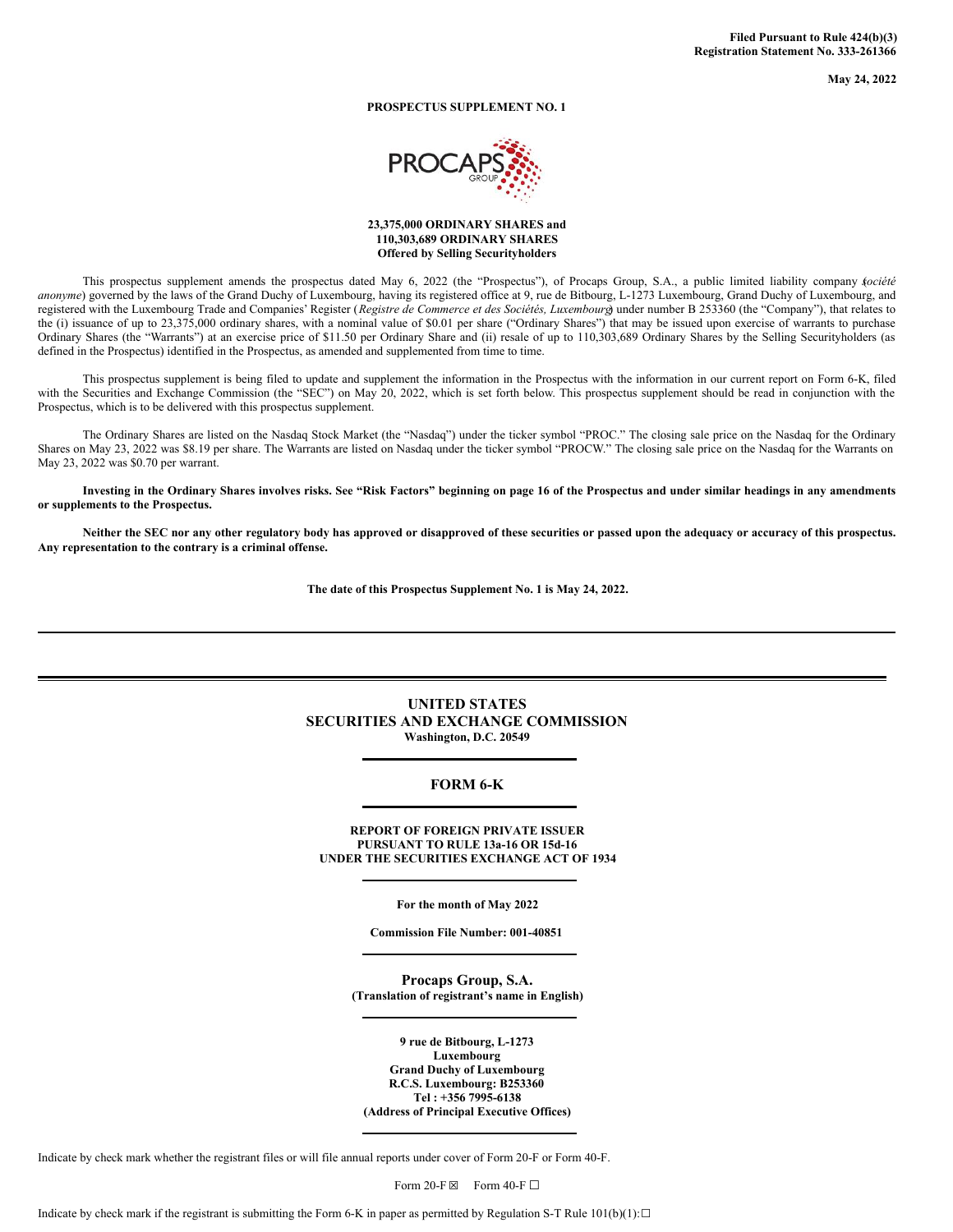**Note**: Regulation S-T Rule 101(b)(1) only permits the submission in paper of a Form 6-K if submitted solely to provide an attached annual report to security holders.

Indicate by check mark if the registrant is submitting the Form 6-K in paper as permitted by Regulation S-T Rule  $101(b)(7):□$ 

Note: Regulation S-T Rule 101(b)(7) only permits the submission in paper of a Form 6-K if submitted to furnish a report or other document that the registrant foreign private issuer must furnish and make public under the laws of the jurisdiction in which the registrant is incorporated, domiciled or legally organized (the registrant's "home country"), or under the rules of the home country exchange on which the registrant's securities are traded, as long as the report or other document is not a press release, is not required to be and has not been distributed to the registrant's security holders, and, if discussing a material event, has already been the subject of a Form 6-K submission or other Commission filing on EDGAR.

### **INFORMATION CONTAINED IN THIS REPORT ON FORM 6-K**

#### **Stock Purchase Agreement**

On May 16, 2022, Procaps Group, S.A. (the "Company") entered into a Stock Purchase Agreement (the "SPA") with AI Global Investments (Netherlands) PCC Limited, a protected cell company limited by shares organized under the laws of the Island of Guernsey ("PCC"), acting for and on behalf of the Soar Cell, Triana Capital S.A. de C.V., a *sociedad anónima de capital variable* organized under the laws of Mexico ("Triana"), AI Pearl (Netherlands) B.V., a private limited company (*besloten vennootschap met beperkte aansprakelijkheid*) incorporated under the laws of the Netherlands ("Pearl Holding Seller"), Perrigo Ireland 7 DAC, a company duly organized and validly existing under the laws of the Republic of Ireland ("Pearl Ireland", and together with PCC, Triana and Pearl Holding Seller, each a "Seller" and collectively, the "Sellers"), AI Soar (Netherlands) BV, a (*besloten vennootschap met beperkte aansprakelijkheid*) incorporated under the laws of the Netherlands ("Somar Holding Company"), Química y Farmacia S.A. de C.V., a *sociedad anónima de capital variable* duly organized and validly existing under the laws of Mexico ("Quifa"), PDM Acondifarma S.A. de C.V., a *sociedad anónima de capital variable* duly organized and validly existing under the laws of Mexico ("PDM"), Gelcaps Exportadora de México S.A. de C.V., a *sociedad anónima de capital variable* duly organized and validly existing under the laws of Mexico ("Gelcaps", and together with Quifa and PDM, "Pearl Mexico") and Grupo Farmacéutico Somar S.A.P.I. de C.V., a sociedad anónima promotora de inversión de capital variable organized under the laws of Mexico ("Somar" and together with Somar Holding Company, "Grupo Somar", and together with Pearl Mexico, the "Targets").

#### *Information About Somar and Pearl Mexico*

Somar specializes in the production of generic and own-brand pharmaceutical products, sold mainly to the private sector, with the majority of its operations within Mexico.

Pearl Mexico specializes in the production and sale of pharmaceutical products, organic chemicals, biological products and over the counter products, with the majority of its operations within Mexico.

### *The Acquisition of Somar and Pearl Mexico*

Pursuant to the SPA, the Company will acquire all of the issued and outstanding capital stock of the Targets from the Sellers, in exchange for an upfront consideration in the form of:

- (i) an aggregate amount of cash in U.S. dollars equal to approximately \$303.0 million, subject to customary adjustments for working capital, net debt and other items (the "Closing Cash Consideration Payment"), which will be allocated to each Seller in accordance with the percentages set forth in the SPA; and
- (ii) a vendor loan receivable in an aggregate amount in U.S. dollars equal to approximately \$24.3 million (the "Stock Consideration Receivables" and together with the Closing Cash Consideration Payment, the "Closing Consideration Payments"), which will be allocated to Triana and PCC in accordance with the percentages set forth in the SPA.

On the closing (the "Closing") of the transactions contemplated by the SPA (the "Acquisition"), the Company shall issue to PCC and Triana, pursuant to the terms of the SPA and those certain Stock Consideration Subscription Agreements to be entered into on or about the date of the Closing, between the Company and each of PCC and Triana (the "Stock Consideration Subscription Agreements"), approximately 3,081,730 ordinary shares of the Company, nominal value \$0.01 per share (the "Ordinary Shares"), based on a price per Ordinary Share of \$7.8878 (the volume-weighted average price per share, rounded to the nearest four decimal points, of Ordinary Shares quoted on the Nasdaq (as reported on Bloomberg L.P. under the function "VWAP"), for the period of 30 consecutive trading days ending on the trading day immediately prior to the date of the SPA) (the "Closing Stock Consideration Payment"), which shall be paid-up by each of PCC and Triana by way of set-off against the respective portions of the Stock Consideration Receivables held by PCC and Triana against the Company, in accordance with article 420-23 of the Luxembourg Law on Commercial Companies dated 10 August 1915, as amended.

Additionally, at the Closing, the Company shall pay the Sellers an aggregate amount of cash in U.S. dollars, as converted based on the exchange rate of MXN\$20.5693 to US\$1.00 (the "Applicable Exchange Rate"), equal to 70.0% of PCC's good faith estimate of the valued added tax receivables of Pearl Mexico and its subsidiaries that have been reported to the tax authorities as a result of the filing of any value-added tax return on or prior to the date of the Closing (the "Filed VAT Receivables"), minus MXN\$48,177,093, and subject to certain adjustments set forth in the SPA.

In addition to the upfront consideration paid or issued at the Closing, the Sellers have a right to receive a contingent payment in U.S. dollars, as converted based on the Applicable Exchange Rate, in the amount by which the gross profit of Targets and its subsidiaries for the fiscal year ended December 31, 2022 exceeds MXN\$1,490,000,000, multiplied by 3.85, with a maximum amount payable of MXN\$300,000,000.

# *Conditions to Each Party's Obligations*

The obligations of the parties to consummate the Acquisition are subject to the satisfaction or waiver of customary closing conditions at or prior to the Closing, including (i) no injunction, writ or preliminary restraining order or any order of any nature issued by any governmental authority to the effect that the Acquisition may not be consummated as provided in the SPA will have been issued and remain in effect, no proceeding or lawsuit will have been commenced by any governmental authority for the purpose of obtaining any such injunction, writ or preliminary restraining order, and no written notice will have been received from any governmental authority indicating an intent to restrain, prevent, materially delay or restructure the Acquisition ("No Adverse Proceeding Condition"); (ii) all consents, approvals, orders or authorizations of any governmental authority required in connection with the execution or performance of the SPA, including any regulatory antitrust approvals shall have been obtained and be in full force and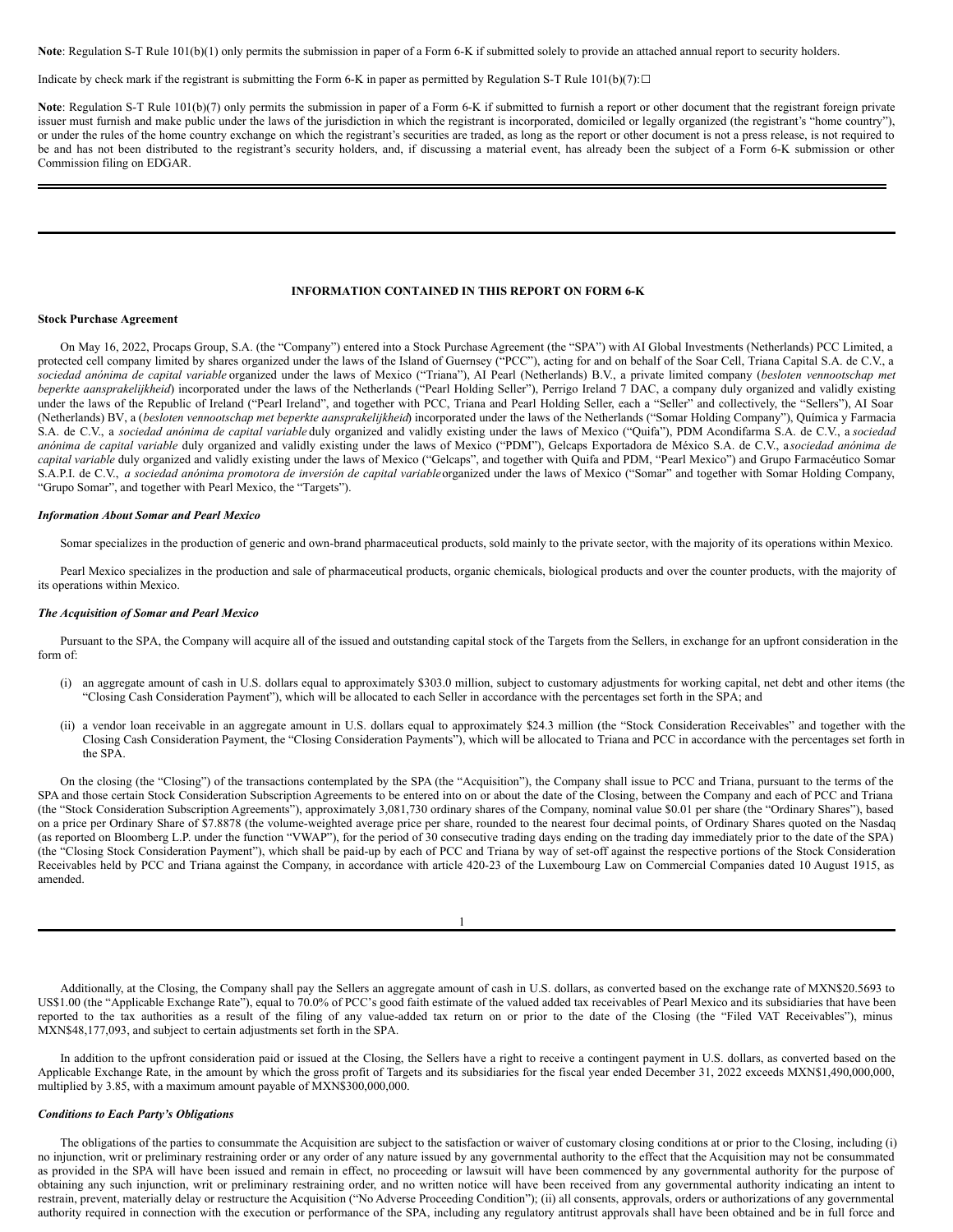effect (the "Government Approval Condition"); and (iii) execution and delivery of the Registration Rights and Lock-Up Agreement (as defined below) and Stock Consideration Subscription Agreements.

The obligations of the Company to consummate the Acquisition are subject to certain additional conditions at or prior to the Closing, including (i) the accuracy of certain representations and warranties of the Sellers and the Targets except, with respect to certain representations and warranties, where the failure of such representations and warranties to be true and correct would not, individually or in the aggregate, reasonably be expected to have a material adverse effect on the business, assets, condition or results of operations of the Targets and its subsidiaries, taken as a whole, or the ability of the Company to consummate the Acquisition; (ii) the performance or compliance in all material respects with all covenants and provisions of the SPA ((i) and (ii) being referred to as "Sellers' and Targets' Representations, Warranties and Covenant Conditions"); (iii) delivery by the Targets of annual audited financial statements as of and for the years ended December 31, 2021 and 2020 on or prior to July 15, 2022, and (iii) the delivery to the Company of certifications as to the satisfaction of the conditions.

The obligations of the Sellers to consummate the Acquisition are subject to certain additional conditions at or prior to the Acquisition Closing, including (i) the accuracy of certain representations and warranties of the Company except, with respect to certain representations and warranties, where the failure of such representations and warranties to be true and correct would not, individually or in the aggregate, reasonably be expected to have a material adverse effect on the business, assets, condition or results of operations of the Company and its subsidiaries, taken as a whole, or the ability of the Sellers to consummate the Acquisition; (ii) the performance or compliance in all material respects with all covenants and provisions of the SPA ((i) and (ii) being referred to as "Company's Representations, Warranties and Covenant Conditions"); (iii) delivery of an amendment to the Company's Registration Rights and Lock-Up Agreement dated September 29, 2021, by and among, the Company, Union Group International Holdings Limited, Union Acquisition Associates II, LLC, each of the persons and entities listed on Exhibit A thereto and each of the persons and entities listed on Exhibit B thereto (the "Existing Registration Rights and Lock-UP Agreement") to conform the terms thereof with the terms of the Registration Rights and Lock-Up Agreement; and (iv) the delivery to PCC of certifications as to the satisfaction of the conditions.

 $\overline{\phantom{a}}$ 

#### *Representations and Warranties*

The SPA contains customary representations and warranties of the Company, the Sellers and the Targets, and its subsidiaries, relating to, among other things, their ability to enter into the SPA and the other agreements contemplated thereby to which they are party, their outstanding capitalization, and, in the case of the Targets, representations regarding title to personal, real and leased property, environmental matters, material contracts and licenses, intellectual property and data privacy, required permits for the operations of its businesses, material legal proceedings and tax and employee related matters, among others. The representations and warranties of the Sellers and the Targets contained in the SPA will terminate and be of no further force and effect as of the Closing. The representations and warranties of Company contained in the SPA will survive for a period of 12 months following the Closing, except for certain representations and warranties which will survive until the expiration of the relevant statute of limitations under applicable law.

#### *Covenants*

The SPA contains customary covenants of the parties, including, among others, covenants providing for (i) the operation of the parties' respective businesses prior to consummation of the Acquisition, (ii) the Company's efforts to obtain representation and warranty insurance that insures for any losses deriving from a breach, or any failure to be true, of the representations and warranties given by the Sellers and the Targets, (iii) the parties' efforts to satisfy conditions to consummate the Acquisition, (iv) the Sellers and the Targets providing access to information, facilities, personnel and advisors of the Targets to the Company and the parties providing debt financing for the Acquisition, (v) Seller's efforts to cooperate with the Company to obtain debt financing for the Acquisition, including delivery of audited and unaudited financial statements of the Targets and certain of its subsidiaries at or prior to certain specified dates, (vi) the protection of, and access to, confidential information of the parties, (vii) the parties' efforts to obtain necessary approvals from governmental authorities, including antitrust approvals, (viii) Quifa and Pearl Holding entering into an instrument of assignment, and causing the entities that sold Pearl Mexico to Pearl Holding to enter into such instrument, pursuant to which Pearl Holding shall assign to Quifa certain rights and obligations under the stock purchase agreement pursuant to which Pearl Holding acquired Pearl Mexico, and (ix) the Company's efforts to amend or payoff certain existing debt financing. The covenants of the parties contained in the SPA will terminate and be of no further force and effect as of the Closing, except for those covenants that by their terms require performance after the Closing.

Additionally, the parties to the SPA have agreed that the Company shall pay to the Sellers 30% of the amount of the Filed VAT Receivables collected by Pearl Mexico and its subsidiaries from the date of the Closing through the later of (i) the date on which the totality of the Filed VAT Receivables is collected, and (y) 18 months after the date of the Closing (the "Excess VAT Receivables"), in U.S. dollars, as converted based on the Applicable Exchange Rate; provided that the aggregate amount of Excess VAT Receivables due and payable to the Sellers shall be limited to an amount that is equal to (a) the amount of the Filed VAT Receivables *minus* the MXN\$48,177,093, multiplied (b) by 0.30.

Breaches of covenants by the Sellers, covenants of the Targets to be performed prior to Closing, and certain representations and warranties of the Sellers will be subject to the indemnification provisions set forth in the SPA.

#### *Termination*

The SPA may be terminated and all the transactions contemplated therein abandoned at any time prior to the Acquisition Closing:

- (i) by mutual written consent of PCC and the Company;
- (ii) by either PCC or the Company, upon written notice to the other, if the Closing shall not have occurred on or before December 31, 2022 (the "Termination Date"); provided, however, that if (A) on the Termination Date all of the conditions to each party's obligations have been satisfied (or, with respect to the conditions that by their terms must be satisfied at the Closing, are capable of being so satisfied if the Closing would have occurred) or duly waived other than the Government Approval Condition, then PCC or the Company may extend the Termination Date up until April 30, 2023 by delivery of written notice of such extension to the other prior to the Termination Date, or (B) on the Termination Date a burdensome condition shall have been imposed by the Mexican antitrust authorities or any other governmental authority and the notice period set forth in the SPA shall have not expired, then the Termination Date shall be automatically extended up until three (3) business days after the expiration of such notice period (the Termination Date, as so extended under (A) or (B), the "Extended Termination Date"); provided that the right to terminate the SPA under (ii) shall not be available to any party whose failure to fulfill any obligation under the SPA shall have been the cause of, or shall have resulted in, the failure of the Closing to occur on or prior to the Termination Date or the Extended Termination Date, as applicable;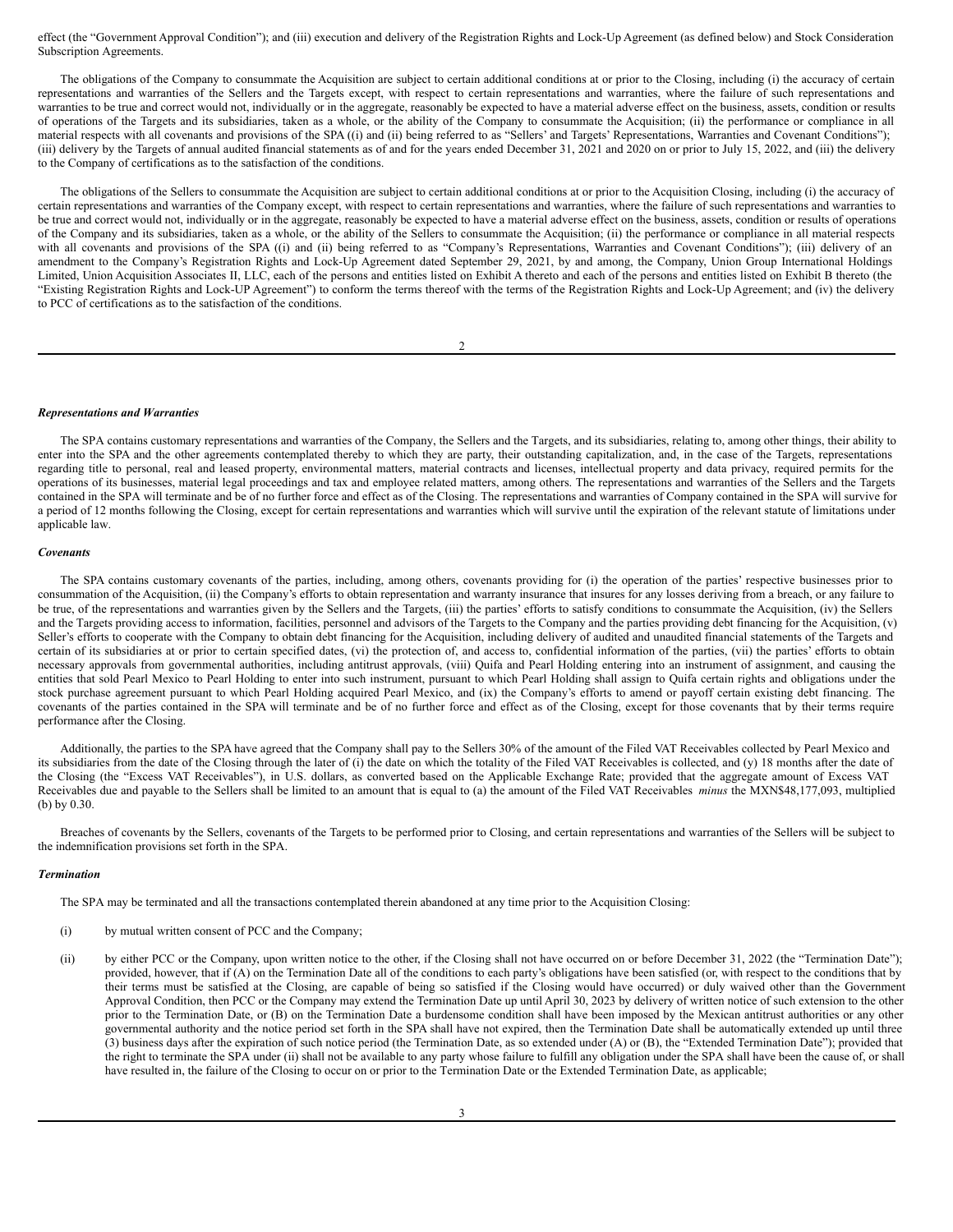- (iii) by the Company, upon notice to PCC, if (A) the Company is not then in material breach of any provision of the SPA, and (B) if there shall be any final actions, conditions, limitations, restrictions or requirements imposed upon the Company, any Seller or any of the Targets in connection with obtaining antitrust approvals that would impose any requirement to sell, license, assign, transfer, divest, hold separate or otherwise dispose of, before or after the Closing, or require Seller to retain, any assets or businesses of the Company or the Targets, generating, individually or in the aggregate, greater than 12.5% of the combined Targets' revenue from third parties (measured based on the twelve calendar month period ending on December 31, 2021) and the Company elects not to accept to be subject to such burdensome condition;
- (iv) by the Company if (A) the Company is not then in material breach of any provision of the SPA and (B) there has been a violation or breach by any Seller or Target of any covenant, representation or warranty contained in the SPA, or there has been any event, in each case, that would cause any of the Sellers' and Targets' Representations, Warranties and Covenant Conditions not to be satisfied and such violation or breach is either (1) not capable of being cured prior to the Termination Date or the Extended Termination Date, or (2) if curable, is not cured by the applicable Sellers and/or Targets or affiliates thereof within the earlier of (x) 30 days after the giving of notice by the Company to PCC and (y) five days prior to the Termination Date or the Extended Termination Date, as applicable, and such violation or breach has not been waived by the Company;
- (v) by the Sellers, upon notice from PCC to the Company, if (A) each Seller and Target is not then in material breach of any provision of the SPA and (B) there has been a violation or breach by the Company of any covenant, representation or warranty contained in the SPA, or there has been any event, in each case, that would cause any of the Company's Representations, Warranties and Covenant Conditions not to be satisfied and such violation or breach is either (1) not capable of being cured prior to the Termination Date or (2) if curable, is not cured by the Company within the earlier of (x) 30 days after the giving of notice by the PCC to the Company and (y) five days prior to the Termination Date, and such violation or breach has not been waived by PCC;
- (vi) by the Sellers, upon notice from PCC to the Company, if (A) each Seller and Target is not then in material breach of any provision of the Agreement; and (B) there has been a violation or breach by the Company of any covenant to obtain antitrust approvals that would cause any of the Government Approval Condition and the No Adverse Change Condition not to be satisfied and such violation or breach is either (1) not capable of being cured prior to the Termination Date or the Extended Termination Date, as applicable, or (2) if curable, is not cured by the Company within the earlier of (x) 30 days after the giving of notice by PCC to the Company and (y) five days prior to the Termination Date or the Extended Termination Date, as applicable, and such violation or breach has not been waived by PCC; or
- (vii) by the Company, upon notice to PCC, if (A) the Company is not then in material breach of any provision of the Agreement; and (B) the audited annual financial statements of certain Targets, and certain of its subsidiaries, as of and for the years ended December 31, 2021 and 2020 shall not have been delivered to the Company by July 15, 2022.

If the Agreement is terminated by the Company pursuant to (iii) above or Sellers pursuant to (vi) above, then the Company shall, concurrently with such termination in the case of a termination by the Company pursuant to (iii), or within ten business days in the case of a termination by Sellers pursuant to (vi), pay, or cause to be paid, to the Sellers an antitrust termination fee in the amount of MXN\$500,000,000.

## **Certain Related Agreements**

### *Registration Rights and Lock-Up Agreement*

In connection with the Closing, the Company, Triana and PCC will enter into a Registration Rights and Lock-Up Agreement (the "Registration Rights and Lock-Up Agreement") pursuant to which, among other things, Triana and PCC shall have customary demand and piggyback registration rights in connection with the Ordinary Shares comprising the Closing Stock Consideration Payment, which will be pro rata with the those of the parties to the Existing Registration Rights and Lock-Up Agreement, except that Triana and PCC shall have piggyback registration rights priority over the parties to the Existing Registration Rights and Lock-Up Agreement with respect to \$5.0 million worth of Ordinary Shares based on a VWAP for the period of 30 consecutive trading days ending on the trading day immediately prior to the date of the Closing.

| ٦ |
|---|
|---|

The Ordinary Shares comprising the Closing Stock Consideration Payment, except for any Alternative Lock-Up Ordinary Shares (as defined below), will be locked-up until the earliest of: (i) the date that is 180 days from the date of the Closing, and (ii) such date on which the Company completes a liquidation, merger, share exchange or other similar transaction that results in all of the shareholders of the Company having the right to exchange their Ordinary Shares for cash, securities or other property; provided, however, that if there is a claim for a breach of certain covenants under the SPA, then an amount of Ordinary Shares equivalent to the amount of such claims (up to a maximum of approximately \$10.0 million) shall be locked-up until the earliest of: (x) the later of (1) the date that is 180 days from the date of the Closing, and (2) the date that such claim is resolved, and (y) such date on which the Company completes a liquidation, merger, share exchange or other similar transaction that results in all of the shareholders of the Company having the right to exchange their Ordinary Shares for cash, securities or other property.

Ordinary Shares comprising the Closing Stock Consideration Payment in an amount equivalent to \$14.0 million, calculated based on a VWAP for the period of 30 consecutive trading days ending on the trading day immediately prior to the date of the Closing (the "Alternative Lock-Up Ordinary Shares"), will be locked-up until the earliest of: (i) the later of (A) the date that is 24 months from the date of the Closing, and (B) only with respect to the Alternative Lock-Up Ordinary Shares that have had their lock-up period extended pursuant to the terms of the SPA and Registration Rights and Lock-Up Agreement, the date that the claim pursuant to which such Alternative Lock-Up Ordinary Shares had their lock-up period extended is resolved, and (ii) such date on which the Company completes a liquidation, merger, share exchange or other similar transaction that results in all of the shareholders of the Company having the right to exchange their Ordinary Shares for cash, securities or other property.

## *Debt Commitment Letter*

Concurrently with the execution of the SPA, the Company, as borrower, entered into a Commitment Letter with Bank of America, N.A., BofA Securities, Inc., JPMorgan Chase Bank, N.A. and Morgan Stanley Senior Funding, Inc. ("Commitment Letter") for a bridge loan of up to \$485 million (the "Bridge Loan"), which will be guaranteed by each existing and future direct and indirect material subsidiary of the Company, and the Targets and each of their subsidiaries upon the Closing. The Bridge Loan will also be secured by a pledge from the Company of its shares in the Targets. The proceeds of the Bridge Loan will be used, together with the Company's cash on hand, to finance the cash portion of the purchase price of the Acquisition (including related fees and expenses) and, in the event necessary, to prepay certain of the Company's existing debt. The Bridge Loan will accrue interest at a rate of Term SOFR plus a spread between 5.00%-7.25%, determined according to the time the Bridge Loan has been outstanding and the credit rating of the Company, and will mature 12 months after the initial disbursement to the Company in connection with the Acquisition.

Pursuant to the terms of the Commitment Letter, while the Bridge Loan is outstanding, the Company, as the borrower, and the subsidiary guarantors will be subject to customary affirmative, negative and financial covenants which will, among other things, (i) restrict, subject to certain exceptions, the Company's ability to incur debt or grant liens; sell or transfer title to operating assets; pay dividends and distributions; engage in mergers and consolidations; guarantee, indemnify or assume the liabilities of third parties; change its fiscal year reporting; engage in certain transactions with affiliates; change its lines of business; or amend its organizational documents, and (ii) require the Company and the subsidiary guarantors to maintain an interest coverage ratio of 3.0x EBITDA at all times, and a leverage ratio of 4.25x to 4.75x EBITDA, according to the time the Bridge Loan has been outstanding, calculated on an annual basis. Additionally, the Bridge Loan may be prepaid by the Company or refinanced at any time, without penalty. The Company must prepay the Bridge Loan with, (i) subject to certain exceptions, all proceeds from asset sales or the incurrence of debt by the Borrower and its subsidiaries, and (ii) 75% of net cash proceeds from any issuances of equity or equity-like instruments by the Company.